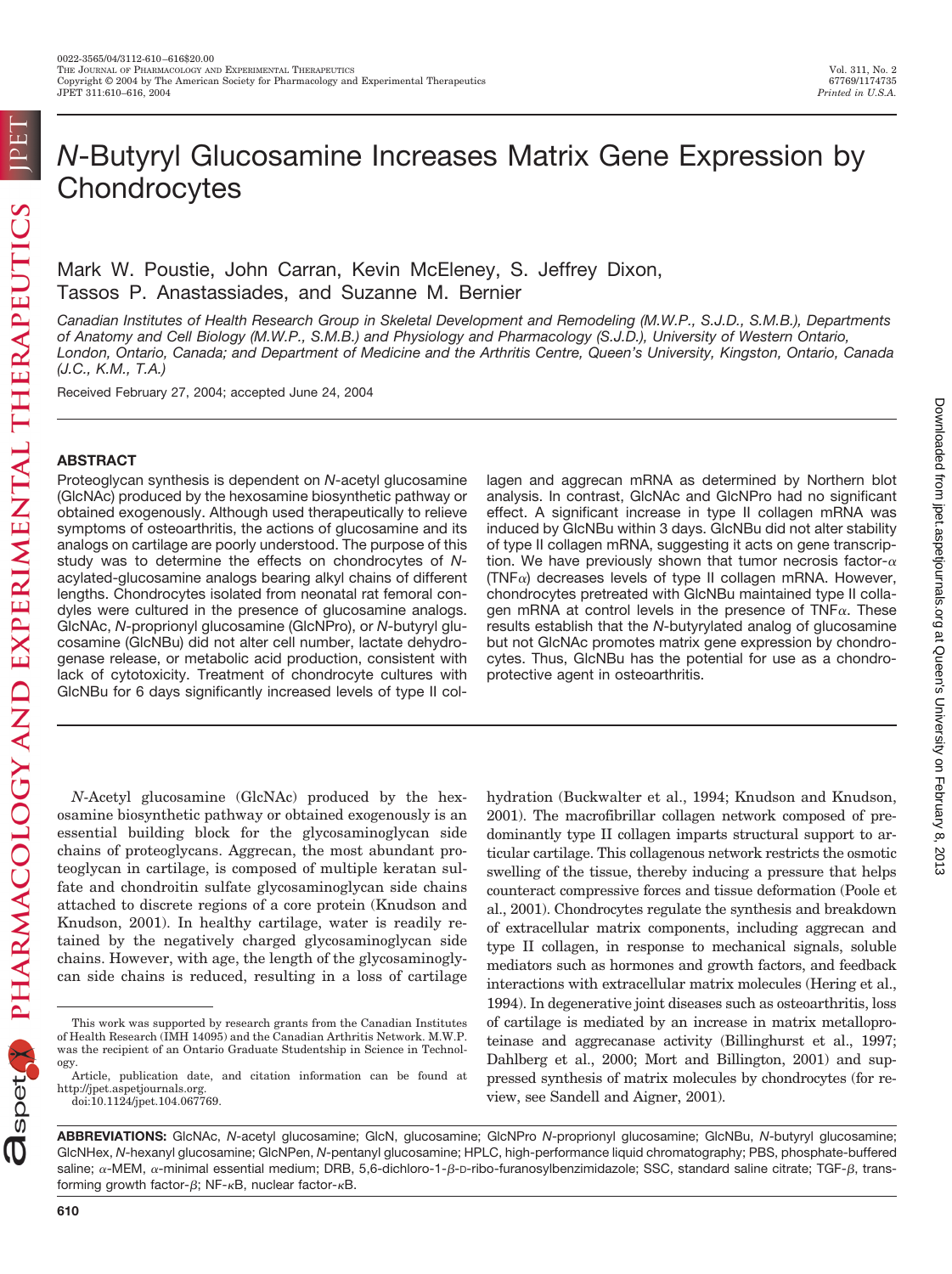PHARMACOLOGY AND EXPERIMENTAL THERAPEUTICS

Ispet

 $\mathbb{O}$ 

Administration of exogenous glucosamine (GlcN) is thought to promote glycosaminoglycan synthesis and to lengthen proteoglycan side chains by circumventing the ratelimiting enzymatic step in the conversion of glucose to GlcN and GlcNAc by glutamine:fructose-6-phosphate amidotransferase (McClain and Crook, 1996). Glucose and GlcN are both substrates of glucokinase (Van Schaftigen, 1995); however, the resulting phosphorylated product of glucosamine (glucosamine-6-phosphate) allosterically inhibits glucokinase (Virkamaki and Yki-Jarvinen, 1999), altering both glucose and subsequent GlcN metabolism. In contrast, glucokinase has a low affinity for GlcNAc (Miwa et al., 1994). GlcNAc kinase mediates the phosphorylation of GlcNAc and the product (GlcNAc-6-phosphate) does not affect glucokinase activity (Shikhman et al., 2001), allowing both glucose and glucosamine metabolism to proceed unimpeded. Thus, exogenous GlcNAc may be more advantageous than GlcN for promoting the biosynthesis of glycosaminoglycans.

Although used therapeutically to relieve symptoms of osteoarthritis, the actions of glucosamine and its analogs on cartilage are poorly understood (Towheed and Anastassiades, 2000). Exogenous GlcN may serve in an anti-inflammatory capacity reducing joint swelling and pain to levels comparable with those observed with nonsteroidal antiinflammatory drugs (Lopes Vaz, 1982; Muller-Fassbender et al., 1994; Ruane and Griffiths, 2002). In degenerating cartilage, proinflammatory cytokines such as IL-1 $\beta$  and TNF $\alpha$  are associated with increased degradation of cartilage matrix (Sandy et al., 1998; Sekiya et al., 2000) as well as reduced matrix gene expression and synthesis in vitro (Goldring et al., 1994; Séguin and Bernier, 2003). Exogenous GlcN counteracts some of the deleterious effects of  $IL-1\beta$  on proteoglycan synthesis and turnover (Sandy et al., 1998; Gouze et al., 2002). Furthermore, exogenous GlcNAc reduces nitric oxide production induced by IL-1 $\beta$  and TNF $\alpha$  (Shikhman et al., 2001) and suppresses the synthesis of cyclooxygenase-2 by human chondrocytes in response to IL-1 $\beta$  (Largo et al., 2003). However, maintenance of cartilage is also dependent on the production of key matrix proteins such as type II collagen and aggrecan. The effect of exogenous GlcN and its analogs on the expression of key cartilage matrix genes by chondrocytes is unclear.

The present study investigated the effect of increasing alkyl chain length in acylated GlcN analogs on cartilage health. It is possible that longer alkyl chain length slows metabolism of the glucosamine analog. Moreover, increased hydrophobicity would promote passive diffusion of the analog across cell membranes. We investigated the effects of analogs on chondrocyte proliferation, metabolic acid production, ex-

**GlcNBu Increases Matrix Gene Expression by Chondrocytes 611**

## **Materials and Methods**

**Chemicals.** GlcNAc, EGF, and  $TNF\alpha$  were purchased from Sigma-Aldrich Canada (Oakville, ON, Canada). Analogs of Glc-NAc bearing longer acyl chains [i.e., *N*-proprionyl glucosamine (GlcNProp), GlcNBu, *N*-pentanyl glucosamine, and *N*-hexanyl glucosamine] were synthesized following the method previously described by Inouye et al. (1956) with the following modifications: 1) sodium methoxide was obtained from a commercial supplier as a 30% solution in methanol (Sigma-Aldrich) rather than formed in situ; and 2) the crude GlcNAcyl was recrystalized using a soxhlet extraction method that drastically reduced the amounts of solvent required. In brief, for the synthesis of GlcNBu [*N*-(2,4,5 trihydroxy-6-hydroxymethyl-tetrahydro-pyran-3-yl)-butyramide], glucosamine hydrochloride (20 g; 93 mmol) was added to a solution of methanol (anhydrous, 150 ml) and sodium methoxide (30 weight % solution in methanol, 1 eq., 16.7 g, 17.39 ml) (Fig. 1). The solution was mixed gently for 5 min and the resulting sodium chloride precipitate was removed by filtration on a fine sintered glass filter. Butyric anhydride (1.2 equivalents, 111.6 mmol, 17.66  $g = 18.2$  ml; Aldrich Chemical Co., Milwaukee, WI) was then added in one portion with rapid stirring to the filtrate. After approximately 5 min, the solution turbidified, and precipitation of the product commenced. The reaction mixture was stirred for 4 h at room temperature and then cooled at 0°C overnight. For the other analogs, butyric anhydride was substituted with propanoic anhydride, pentanoic anhydride, and hexanoic anhydride (all from Aldrich Chemical Co.) for the synthesis of GlcNPro, GlcNPen, and GlcNHex, respectively. The crude GlcNBu was filtered and washed with 20 ml of cold methanol, followed by 20 ml of cold ethanol, and finally, 200 ml of diethyl ether. The remaining material was packed into a soxhlet extraction thimble and extracted with ethanol. The ethanolic mixture of product was then cooled overnight in a cold room, and the product was isolated by filtration. The product was washed with 10 ml of cold ethanol followed by 50 ml of diethyl ether. The title compound was a pure white, crystalline powder with a overall yield of approximately 80%. After freeze drying, the compound had a melting point of 212 to 213°C, which is consistent with the 212°C value cited in the literature (Inouye et al., 1956). The purity of the synthesized compound was confirmed by reverse phase HPLC, mass spectrometry, and <sup>1</sup>H NMR.

**Culture of Chondrocytes.** Primary articular chondrocytes were isolated from the medial and lateral femoral condyles of 1-day-old



**Fig. 1.** Synthesis of GlcNBu. Glucosamine free base is formed by reaction of glucosamine hydrochloride with sodium methoxide. After removal of precipitated sodium chloride, the crude GlcNAcyl compound is then formed as a precipitate by reaction of the methanolic GlcN free base solution with a suitable anhydride (butyric anhydride for synthesis of GlcNBu). Isolation and recrystalization of this material then affords pure GlcNAcyl compound in good yield.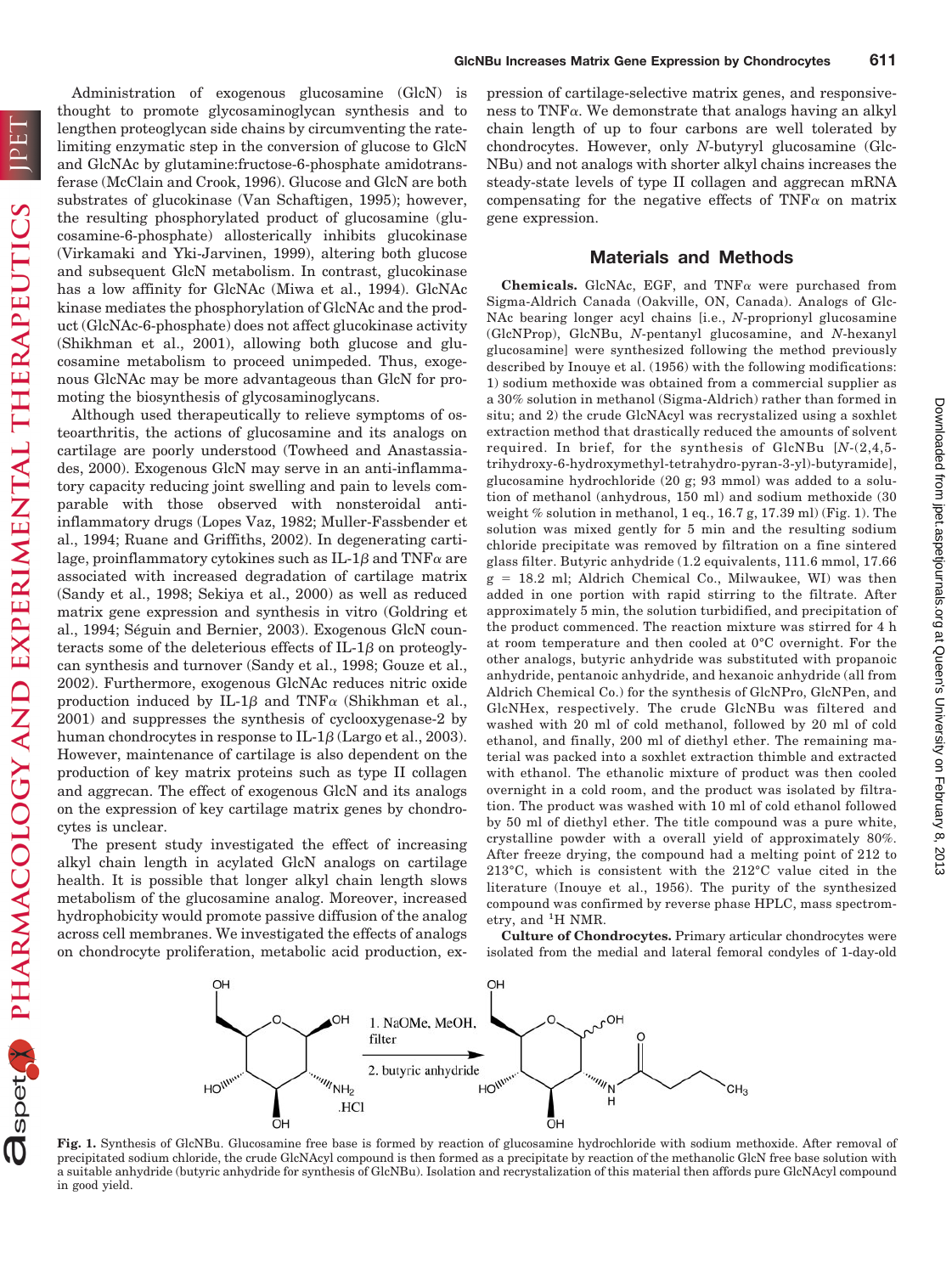PHARMACOLOGY AND EXPERIMENTAL THERAPEUTICS

Sprague-Dawley rats (Charles River, St. Hyacinthe, QC, Canada) as described previously (Séguin and Bernier, 2003). These procedures were approved by the Animal Use Subcommittee of The University of Western Ontario Council on Animal Care. The cells were seeded at  $4.25 \times 10^4$  cells/cm<sup>2</sup> on tissue culture plates (Falcon; BD Biosciences Discovery Labware, Bedford, MA) and cultured in RPMI 1640 medium supplemented with 5% fetal bovine serum, 100 U/ml penicillin,  $100 \mu$ g/ml streptomycin, and  $10 \mu$ M HEPES (Invitrogen Canada Inc., Burlington, ON, Canada) at  $37^{\circ}$ C in an atmosphere of  $5\%$  CO<sub>2</sub> in air.

**Quantification of Cell Number and Viability.** DNA content was assayed to determine cell number. Chondrocytes were plated in 96-well microtiter plates (Falcon) at a density of  $6 \times 10^3$  cells/well with supplemented RPMI 1640 media with or without analog and cultured for 6 days. Medium was changed every 2 days. Cells were washed with 100  $\mu$ l of PBS and then fixed in 3.7% formalin in PBS for 5 min. Cells were then washed with 20 mM  $NH<sub>4</sub>Cl$  in PBS (100)  $\mu$ l/well) and permeabilized by treatment with 0.1% Triton X-100 in 50 mM Tris HCl (pH 7.4), 150 mM NaCl, 5 mM EDTA, 0.1% gelatin, and  $0.05\%$  Nonidet P-40 for 30 min. SYBR Green I [50  $\mu$ l, 1/1000 (v/v); Cambrex Bio Science Rockland, Inc., Rockland, ME] was added to each well and incubated overnight at 4°C, as described previously (Myers, 1998). Fluorescence was quantified at 520 nm (with excitation at 495 nm; Safire microplate reader; Tecan, San Jose, CA). Cell number was determined using a standard curve of fluorescence versus cell number.

Cell viability was monitored by release of lactate dehydrogenase. Chondrocytes were plated at  $2.4 \times 10^5$  cells/well in a 48-well plate and cultured for 48 h. GlcNBu in fresh serum-free media was added and cells were cultured for an additional 48 h. Lactate dehydrogenase content in media was assessed using the Promega CytoTox-96 assay kit (Promega, Madison, WI) according to the manufacturer' s instructions. Total cell lactate dehydrogenase release was obtained by freeze-thawing the cell monolayer.

**Measurement of Proton Efflux.** Chondrocytes were seeded at 7 to  $9 \times 10^4$  cells/cm<sup>2</sup> on porous polycarbonate membranes (Transwell, 12 mm in diameter,  $3-\mu m$  pore size; Corning Glassworks, Corning,  $NY$ ) in  $\alpha$ -minimal essential medium ( $\alpha$ -MEM; Invitrogen) containing  $HCO_3^-$  (26 mM) supplemented with fetal bovine serum (10%) and antibiotic solution. Cells were cultured for 48 h and then a further 24 h in serum-free  $\alpha$ -MEM before acute treatment with the analogs. To investigate the effect of extended culture in the presence of glucosamine analogs on metabolic acid efflux, chondrocytes were cultured in 25-cm<sup>2</sup> flasks (Falcon) in RPMI 1640-supplemented medium in the presence or absence of glucosamine analogs until 80 to 90% confluent (6 days). Cells were harvested with trypsin and EDTA and seeded on porous polycarbonate membranes as described above. Cells were cultured in supplemented medium with or without corresponding analogs for 48 h and then a further 24 h in serum-free  $\alpha$ -MEM with or without analogs before determining the resting proton efflux.

Measurement of proton efflux was conducted using a Cytosensor microphysiometer (Molecular Devices, Sunnyvale, CA) as described previously (Lui et al., 2002). Superfusion media supplemented with EGF (10 ng/ml) was used as a positive control. Nonspecific interactions of media or supplements with the silicon sensors were not detected when cultures were rendered nonviable by superfusion with 0.1% Triton X-100 in standard medium and then superfused with test solutions (Lui et al., 2002).

**RNA Extraction and Northern Blot Analysis.** Chondrocytes were plated in 60-mm dishes  $(1.2 \times 10^6 \text{ cells/dish}; \text{ Falcon})$  and cultured in supplemented RPMI 1640 medium for 2 days. Cells were then treated for 6 days with vehicle, GlcNAc, GlcNProp, or GlcNBu (1 or 10 mM). Culture medium was replaced every 2nd day. Before stimulation of cells with  $TNF\alpha$  (Sigma-Aldrich), cells were incubated for 4 h in serum-free media. In some experiments, the inhibitor of de novo mRNA synthesis  $5,6$ -dichloro-1- $\beta$ -D-ribo-furanosylbenzimidazole (DRB, 3 mg/ml stock in ethanol) (Calbiochem, San Diego, CA) was added to cultures in serum-free RPMI 1640 medium with or without GlcNBu. Cells were incubated for 24 h in the presence of 10  $\mu$ g/ml DRB. To assess the effects of GlcNBu on responses to TNF $\alpha$ , GlcNBu was removed after 6 days of treatment, and cells were incubated in serum-free media for 24 h before stimulation with TNF $\alpha$  (30 ng/ml) for 24, 48, or 72 h.

Total RNA was collected from cells using the acid-guanidiniumphenol-chloroform extraction method (TRIzol; Invitrogen). Total RNA (10  $\mu$ g) was resolved on a 1.1% agarose gel containing formaldehyde. Equivalent loading of samples was verified by ethidium bromide staining before RNA was transferred to Nytran membranes (Schleicher & Schuell, Keene, NH). RNA was fixed to the Nytran membrane by baking at 80°C for 2.5 h under vacuum. Complementary DNA (cDNA) probes corresponding to the mouse C-propeptide of type II collagen (pKN225) (Krebsbach et al., 1996), rat aggrecan (p1353) (Doege et al., 1987), and 18S rRNA (Ambion, Austin, TX) were labeled with  $\left[\alpha^{-32}P\right]$ dCTP (3000 Ci/mmol; PerkinElmer Life and Analytical Sciences, Boston, MA) by a random-primed oligonucleotide method (Prime-a-gene labeling kit; Promega). We have previously verified the specificities of the type II collagen and aggrecan probes by sequencing. Membranes were prehybridized for one h at 42°C in ULTRAhyb (Ambion), before overnight hybridization with the desired probe at  $5 \times 10^5$  cpm/ml of ULTRAhyb. Membranes were washed twice with  $4 \times$  SSC and 0.1% SDS at  $42^{\circ}$ C for 15 min, followed by one 15-min wash with 0.5 $\times$  SSC and 0.1% SDS at 52°C, and exposed to Hyperfilm-MP (Amersham Biosciences Inc., Baie d'Urfe, QC, Canada) at  $-80^{\circ}$ C. Before reprobing, blots were stripped with 80% formamide, 10 mM Tris HCl, pH 8, 1 mM EDTA, and 1% SDS at 68°C for 1 h, followed by two 15-min washes with  $4\times$  SSC and 0.1% SDS at 42°C, and then one 15-min wash in  $0.5 \times$  SSC and 0.1% SDS at 52°C. Levels of type II collagen and aggrecan were normalized to the expression levels of 18S rRNA.

**Densitometry and Statistical Analysis.** Data shown are representative of at least three independent experiments. Bands occurring on radiographic film were analyzed using Kodak Digital Science software (Eastman Kodak, Rochester, NY). Statistical differences were assessed by analysis of variance followed by the Tukey-Kramer post test at a confidence level of 95%, using Prism version 4.0 software (GraphPad Software Inc., San Diego, CA).

## **Results**

**Synthesis of Glucosamine Analogs and Analysis of GlcNBu.** Glucosamine analogs having alkyl chains of different lengths were synthesized as described under *Materials and Methods*. The chemical properties of resulting compounds were confirmed by HPLC, mass spectrometry, and <sup>1</sup>H NMR. For GlcNBu, two anomers at carbon 1 ( $\alpha$  and  $\beta$ ) were identified (Fig. 1). The retention time of the two anomers on an LC 8 reverse phase HPLC column with a mobile phase of 50/50 MeOH/H2O at a flow rate of 1.0 ml/min were 3.264 and 3.407 min, respectively. By mass spectrometry, using electropositive electrospray ionization, mass to charge ratios  $(m/z)$  were 288.2 (M+K<sup>+</sup>), 272.1 (100%, M+Na<sup>+</sup>), and 250.2  $(\mathrm{M}+\mathrm{H}^{+})$  . The  $^{1}\mathrm{H}$  NMR  $(\mathrm{D}_{2}\mathrm{O})$  spectrum revealed signals at  $(\delta)$ ppm)  $5.02$  d,  $\sim$ 0.5 H,  $\beta$ -anomeric H,  $J$  =  $3.4$  Hz;  $4.53$ , d,  $\sim$ 0.5 H,  $\alpha$ -anomeric H,  $J = 8.1$  Hz; 3.8-3.2, m, 6H, sugar-H, **CH<sub>2</sub>**-OH; 2.1, td, 2H, CH<sub>3</sub>CH<sub>2</sub>**CH<sub>2</sub>**-CO-,  $J = 3.1$  Hz, 6.9 Hz; 1.45, sextuplet, 2H,  $CH_3CH_2CH_2CO$ -,  $J = 6.9$  Hz; 0.73, td, 3H,  $\text{CH}_3\text{CH}_2\text{CH}_2\text{-CO}$ ,  $J = 1.5$  Hz, 6.9 Hz. Taken together, the results of the HPLC and NMR analyses indicate that the final product obtained in  $\mathrm{D}_2\mathrm{O}$  is a mixture of  $\alpha$  and  $\beta$  anomers in a ratio of approximately 50:50.

**Differential Effects of Glucosamine Analogs on Chondrocyte Cell Number.** The effect of analogs on chon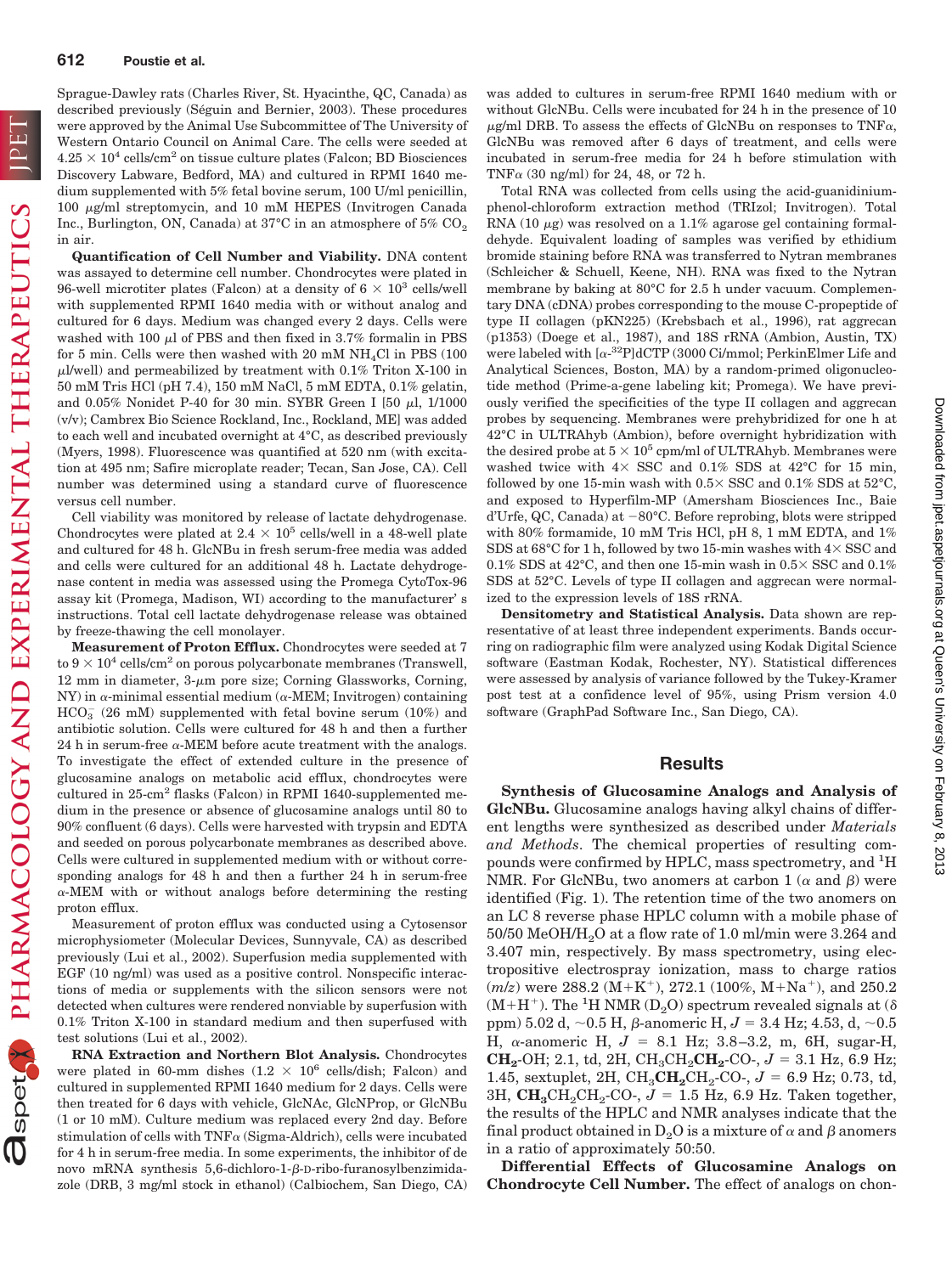PHARMACOLOGY AND EXPERIMENTAL THERAPEUTICS

spet

 $\mathbb{D}$ 

drocyte population size was determined by measuring DNA content (Fig. 2A). Chondrocytes were cultured in the presence of individual analogs (0.1–25 mM) for 6 days. Over the concentration range examined, no significant change was observed with GlcNAc, GlcNPro, or GlcNBu. A significant reduction in cell number was observed after treatment with GlcNPen (0.1 and 25 mM). Cultures treated with GlcNHex had lower cell numbers, and this analog was toxic at 25 mM. To directly assess effects on chondrocyte viability, we assayed lactate dehydrogenase release in cultures treated with GlcNBu (1–25 mM) for 48 h (Fig. 2B). No release of lactate dehydrogenase was observed, ruling out an acute effect of this analog on chondrocyte viability.

**Proton Production by Chondrocytes Was Not Altered by GlcNPro or GlcNBu.** The availability of glucose and the rate-limiting enzyme glutamine:fructose-6-phosphate amidotransferase of the hexosamine biosynthetic pathway contribute to the regulation of cellular metabolism by glucose (Singh et al., 2001). Glucose metabolism results in the production of lactic and carbonic acid that can be monitored by detecting proton efflux from the cells. To determine whether exposure to glucosamine analogs alters metabolic acid production by chondrocytes, the effects of acute (12-min) and prolonged (6-day) exposure to GlcNPro and GlcNBu on proton efflux were investigated. Rates of proton efflux were determined by microphysiometry. A positive control, EGF (10



**Fig. 2.** Glucosamine analogs differentially alter the growth of rat articular chondrocytes. A, chondrocytes were cultured for 6 days in medium that was supplemented with 0.1, 1.0, 10, or 25 mM GlcNAc, GlcNPro, GlcNBu, GlcNPen, or GlcNHex, or not supplemented in the case of the controls. Medium was changed every 2nd day. Cell number was determined from nuclear DNA staining (SYBR Green I). Data represent mean cell number  $\pm$  S.E.M. from three independent experiments with a minimum of three replicates each. The shaded area represents the range of cell numbers for untreated controls  $\pm$  S.E.M. \* indicates significant difference from control as determined by analysis of variance and a Tukey-Kramer post test  $(p < 0.05)$ . B, GlcNBu does not alter cell viability. Chondrocytes were cultured for 2 days in medium supplemented with 1.0, 10, and 25 mM GlcNBu or not supplemented in the case of the controls. Release of lactate dehydrogenase was measured in the medium  $(n = 3)$ independent experiments). Total cell lactate dehydrogenase was obtained by freeze-thawing the cell monolayer.

Basal levels of proton efflux were not significantly different from control levels in chondrocytes cultured in the presence of GlcNPro or GlcNBu

| Pretreatment                                           | Mean Basal Proton Efflux $(\pm$ S.E.M.)                                                        |                              |
|--------------------------------------------------------|------------------------------------------------------------------------------------------------|------------------------------|
| Control<br>GlcNPro(10 <sub>m</sub> M)<br>GlcNBu(10 mM) | nmol of $H^+/\text{min/sample}$<br>$0.183 \pm 0.017$<br>$0.136 \pm 0.014$<br>$0.158 \pm 0.028$ | $n = 40$<br>$n=18$<br>$n=18$ |

ng/ml), induced a transient increase in proton efflux to levels  $\sim$ 35% above basal followed by a sustained elevation, as described previously (Lui et al., 2002). In contrast, acute treatment with 10 mM GlcNPro or GlcNBu did not alter proton efflux (Fig. 3). Similarly, prolonged culture of chondrocytes with 10 mM GlcNPro or GlcNBu had no significant effect on basal proton efflux (Table 1). These results indicate that exogenous glucosamine analogs do not influence glucose metabolism.

**GlcNBu Increases mRNA Levels of Cartilage Matrix Genes.** Whether these analogs could influence the phenotype of chondrocytes was next assessed by analysis of the mRNA levels of key phenotypic markers type II collagen and aggrecan (Fig. 4, A and B, respectively). Chondrocytes were cultured for 6 days in the presence of individual analogs (1 and 10 mM) or control medium. Levels of type II collagen and aggrecan mRNA were assessed by Northern blot analysis, yielding bands of the expected molecular size. These levels were not significantly altered by GlcNAc or GlcNPro, or by 1 mM GlcNBu (Fig. 4). However, treatment with 10 mM Glc-NBu significantly increased levels of type II collagen mRNA (Fig. 4A). Similarly, levels of aggrecan mRNA were increased by treatment with 10 mM GlcNBu (Fig. 4B).

To determine the length of time required for up-regulation of type II collagen mRNA levels, chondrocytes were cultured in the presence of 10 mM GlcNBu for 24, 48, and 72 h. A significant increase in type II collagen mRNA was observed within 72 h (Fig. 5). These data suggest that the actions of GlcNBu are not due to an immediate effect on transcription, but they may reflect a change in turnover of type II collagen



**Fig. 3.** Acute exposure to GlcNPro and GlcNBu does not alter proton efflux from rat articular chondrocytes. Chondrocytes were cultured on polycarbonate membranes and proton efflux was monitored using a microphysiometer. Cells were superfused with standard medium, and at 1.5-min intervals, superfusion was stopped for 30 s to measure acidification rate. Proton efflux (net efflux of  $H^+$  equivalents) was calculated from the acidification rate and expressed as a percentage of basal proton efflux. Cells were superfused with 10 mM GlcNPro  $(n = 3)$ , 10 mM GlcNBu  $(n = 1)$ 3), vehicle (VEH)  $(n = 7)$ , or the positive control, 10 ng/ml EGF  $(n = 10)$ in standard medium for 12 min where indicated by the shaded area.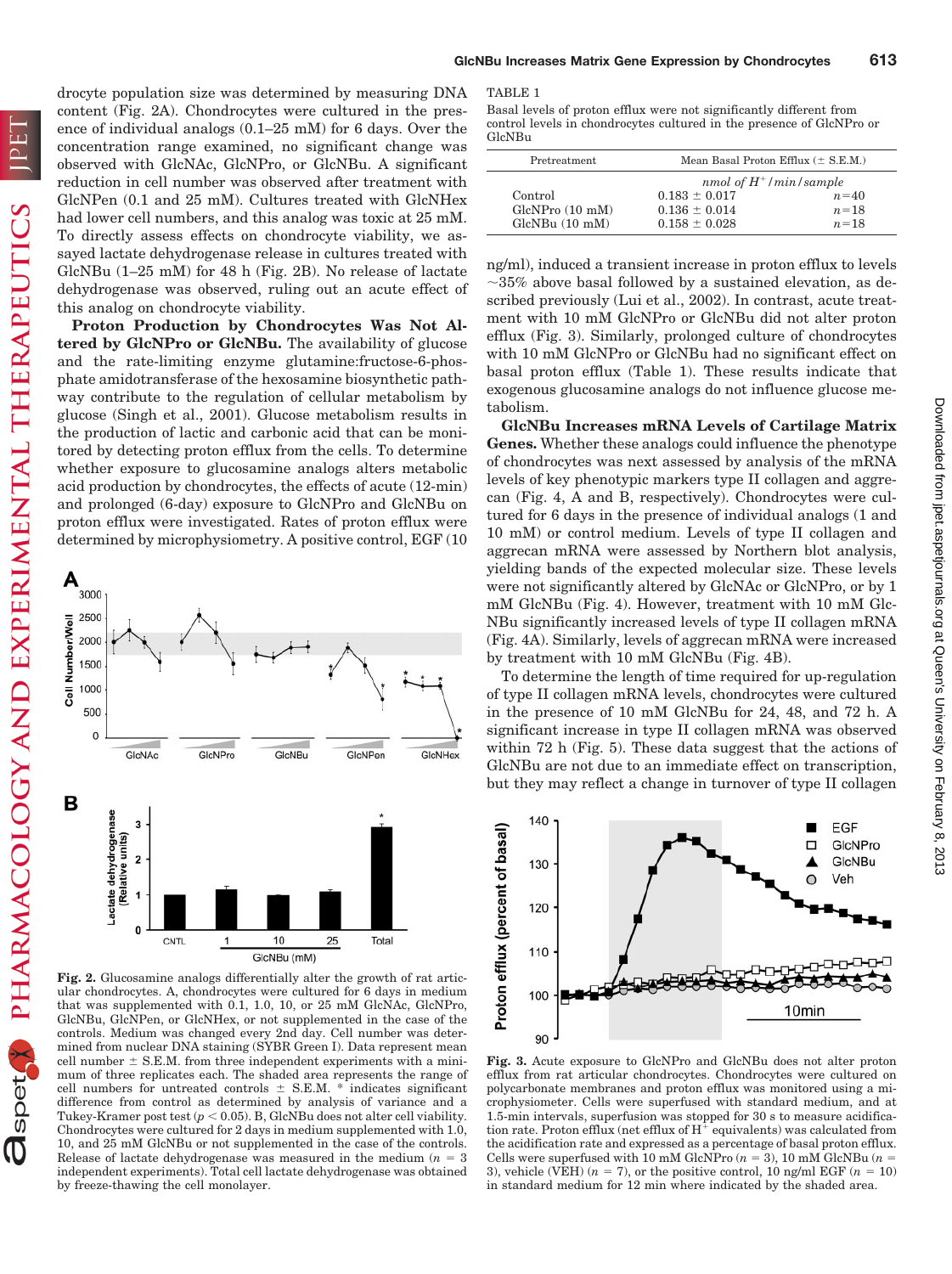mRNA or the involvement of secondary signals that regulate transcription.

To determine whether GlcNBu increased the stability of type II collagen mRNA, transcription was inhibited by DRB. Chondrocytes were cultured in the presence or absence of GlcNBu (10 mM) for 6 days and then treated with or without DRB for 24 h (Fig. 6). The levels of type II collagen mRNA after DRB treatment were not significantly different in control and GlcNBu-treated cells. Thus, GlcNBu does not seem to alter the stability or rate of turnover of type II collagen mRNA, but it likely causes an increase in its transcription.

The reversibility of the effect of 10 mM GlcNBu was assessed after withdrawal of the analog (Fig. 7). Upon removal of GlcNBu, levels of type II collagen mRNA remained significantly elevated above control levels for up to 72 h, indicating



**Fig. 4.** GlcNBu increases levels of type II collagen and aggrecan mRNA. Chondrocytes were cultured for 6 days in the presence of 1 or 10 mM GlcNAc, GlcNPro or GlcNBu or control medium. Levels of type II collagen and aggrecan, and 18S rRNA were assessed by Northern blot analysis (A and B, top). The histograms show densitometric analysis of the relative intensity of bands corrected for levels of 18S rRNA. Data are means  $\pm$ S.E.M. of five independent experiments for type II collagen (A) and three independent experiments for aggrecan (B). \* indicates a significant difference from the control treatment  $(p < 0.05)$ .



**Fig. 5.** GlcNBu increases type II collagen mRNA within 72 h. Chondrocytes were cultured for 2 days in control medium followed by medium with or without GlcNBu (10 mM) for 24, 48, or 72 h. mRNA levels were assessed by Northern blot analysis. Relative intensity of bands is presented as mean  $\pm$  S.E.M. of levels of type II collagen mRNA corrected for levels of 18S rRNA and represents at least three independent experiments. Open columns represent control cells; closed columns represent GlcNBu-treated cells. \* indicates a significant difference from the 24 h control ( $p < 0.05$ ).

that treatment with GlcNBu has a long-lasting effect on the regulation of type II collagen mRNA.

Effects of GlcNBu Can Compensate for TNF<sub>a-In-</sub> **duced Loss of Type II Collagen mRNA.** We have previously shown that prolonged exposure of chondrocytes to  $TNF\alpha$  causes a continual decline in type II collagen mRNA levels (Séguin and Bernier, 2003). Chondrocytes were pretreated with or without GlcNBu (10 mM) for 6 days, washed, and then treated with TNF $\alpha$  for 24 or 72 h in the absence of GlcNBu (Fig. 7). Both untreated and GlcNBu-pretreated chondrocytes responded to  $TNF\alpha$  with a reduction in type II collagen mRNA. However, in GlcNBu-treated chondrocytes, the level of type II collagen mRNA in  $TNF\alpha$ -treated cells did not fall below that of untreated chondrocytes. These results suggest that pretreatment with GlcNBu protects chondrocytes from  $TNF_{\alpha}$ -mediated loss of matrix gene expression.

#### **Discussion**

Degenerative cartilage disorders are characterized by both an increase in extracellular matrix breakdown and a lack of matrix replacement. In this study, we analyzed the ability of several analogs of GlcNAc to maintain or enhance the expression of matrix gene mRNA. Only GlcNBu was found to promote the expression of two key extracellular matrix proteins, type II collagen and aggrecan, by articular chondrocytes. GlcNBu was well tolerated by chondrocytes and did not alter metabolic acid production. Thus, GlcNBu acts selectively to facilitate matrix gene expression without perturbing cell survival. A critical finding of the current study is that pretreatment with GlcNBu (10 mM) compensated for the typical reduction in type II collagen mRNA after challenge with TNF $\alpha$ .

A therapeutic intervention to preserve cartilage should not negatively influence the cells responsible for the production and maintenance of the cartilage matrix. Of the five analogs investigated, the three with the shorter alkyl chains (GlcNAc, GlcNPro, and GlcNBu) did not alter the population growth of chondrocytes, whereas chondrocyte populations treated with analogs with longer alkyl chains failed to expand to the same extent. If the GlcNAc analogs share those transporters used by glucose and GlcN (Uldry et al., 2002), then analogs with longer alkyl chains may compete or block transporters for glucose

spet

 $\mathbb{D}$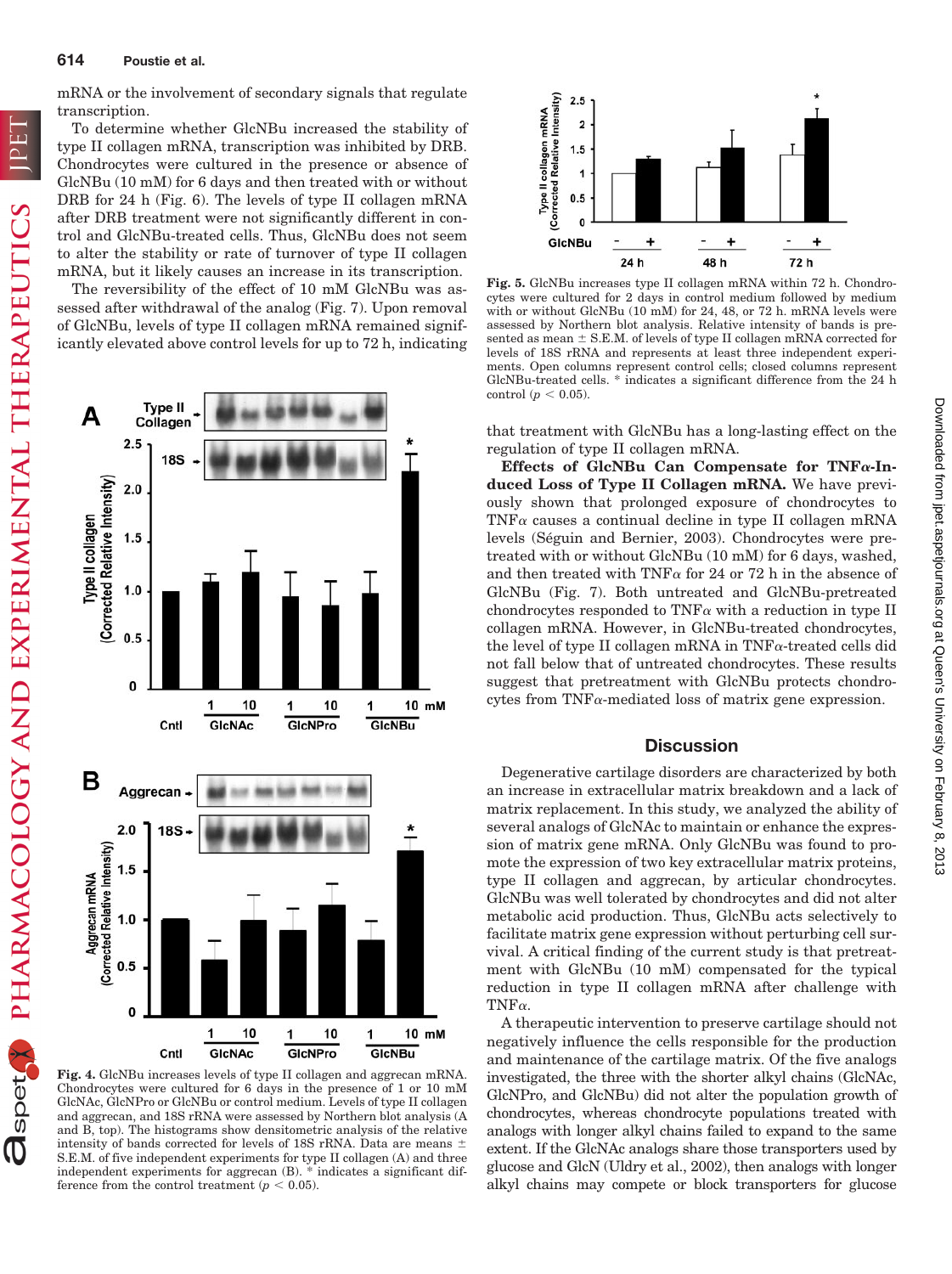

**Fig. 6.** Pretreatment with GlcNBu does not alter the turnover of type II collagen mRNA. Chondrocytes were cultured for 2 days in control medium followed by medium with or without GlcNBu (10 mM) for 6 days. After 6 days, cultures were treated with or without DRB (10  $\mu$ g/ml) for 24 h. mRNA levels were assessed by Northern blot analysis. Relative intensity of bands is presented as mean  $\pm$  SEM of levels of type II collagen mRNA corrected for levels of 18S rRNA for three independent experiments. Open columns represent control treatment, whereas closed columns represent DRB-treated cells. Treatments with the same letter are not significantly different.

hindering cell population growth. A deficiency in ATP was postulated to account for the reduction in aggrecanase activity after treatment of bovine chondrocytes with GlcN (Sandy et al., 1998). Again, through interference with glucose metabolism, exogenous GlcN might deplete the ATP stores of chondrocytes. Cellular metabolism results in the production of lactic and carbonic acids. Thus, proton efflux can be monitored as an indirect but sensitive measure of metabolic rate (Ajilore and Sapolsky, 1997; Yusim et al., 2000). Both the lack of change in proton efflux and cell number observed in the present study indicate that the short alkyl chain analogs of GlcNAc do not alter normal glucose metabolism by chondrocytes.

This is the first identification of an analog of GlcNAc, i.e., GlcNBu, that increases the levels of mRNA for cartilageselective matrix genes. A number of mechanisms could produce such an increase, including up-regulation of autocrine factors supporting matrix gene expression, increased mRNA stability, and direct or indirect increases in transcription. It



**Fig. 7.** Pretreatment of chondrocytes with GlcNBu compensates for  $TNF_{\alpha}\text{-mediated loss of type II collagen mRNA. Chondrocytes were cul$ tured for 6 days in the presence of 10 mM GlcNBu or control medium. GlcNBu was removed and cells were treated with 30 ng/ml TNF $\alpha$  or vehicle for 24 or 72 h. mRNA levels were assessed by Northern blot analysis. Relative intensity of bands is presented as mean  $\pm$  SEM of levels of type II collagen mRNA corrected for levels of 18S rRNA from three independent experiments. Within each time period, treatments with the same symbol are not significantly different from each another.

has been shown previously that exogenous GlcN working through the hexosamine biosynthetic pathway increased levels of TGF- $\beta$  mRNA in addition to the increased production of the extracellular matrix components heparin sulfate and fibronectin in mesangial cells (Kolm-Litty et al., 1998). TGF- $\beta$ promotes the synthesis of extracellular matrix by chondrocytes (Lee et al., 2000). However, if GlcNBu was similarly mediating its effects via TGF- $\beta$ , then the other GlcNAc analogs should have produced similar effects, because the increase in TGF- $\beta$  is independent of the presence of an *N*-alkyl chain. Thus, the mechanism of action of GlcNBu may involve modulation of the regulatory machinery controlling extracellular matrix mRNA production and turnover. The reported half-life of type II collagen mRNA is approximately 17 h in rabbit articular chondrocytes and 18 h in human costal chondrocytes (Galera et al., 1992; Goldring et al., 1994). mRNA stability is regulated by 3-terminal deadenylation and steric protection of an endoribonuclease-sensitive site within the 3 untranslated region of the mRNA (Waggoner and Liebhaber, 2003). However, we found that the GlcNBu-induced increase in type II collagen mRNA does not result from an increase in transcript stability. Furthermore, levels of type II collagen mRNA are still elevated upon withdrawal of GlcNBu, indicating a sustained alteration in the machinery. One of the products of the hexosamine biosynthetic pathway is uridinediphospho-*N*-acetylglucosamine (UDP-GlcNAc) that participates as a donor molecule in most glycosylation reactions and in post-translational modification of signaling molecules including transcription factors (Hanover, 2001). If taken through the biosynthetic pathway, GlcNBu may alter the stability or activity of key regulatory molecules that directly interact with the type II collagen and aggrecan promoters or indirectly changes secondary factors that interact with these promoters.

TNF $\alpha$  induces cartilage degeneration by both sustaining cytokine production and increasing expression of collagenases and aggrecanases (Dozin et al., 2002). Our previous studies demonstrated that TNF $\alpha$  reduces type II collagen mRNA levels via downstream targets of the mitogen-activated protein kinase kinase 1/2 pathway with contribution from NF- $\kappa$ B (Séguin and Bernier, 2003). Even a brief 4-h exposure of chondrocytes to TNF $\alpha$  is sufficient to initiate sustained activation of  $NF-\kappa B$  and loss of mRNA for matrix molecules. Modulation of  $NF - \kappa B$ , signaling might account for the effects of GlcNBu observed in the present study. GlcN analogs have been reported to have mixed effects on  $IL-1\beta$ mediated activation of  $NF-<sub>K</sub>B$ , ranging from reductions in rat chondrocytes and human osteoarthritic chondrocytes (Gouze et al., 2001; Largo et al., 2003) to no change by GlcNAc in human chondrocytes (Shikhman et al., 2001). Preliminary investigation of intracellular signaling pathways revealed no effect of GlcNBu on NF- $\kappa$ B activation by TNF $\alpha$  in our cell model.

The results of this study suggest the potential use of this analog in vivo. Preliminary findings in animal models of osteoarthritis and inflammatory joint disease suggest that positive biological effects can be obtained in vivo through oral administration of GlcNBu (20 –200 mg/kg/day) (J. Carran and T. Anastassiades, unpublished data). Furthermore, delivery of high concentrations of GlcNBu to articular cartilage may also be facilitated by intra-articular injection. Thus,